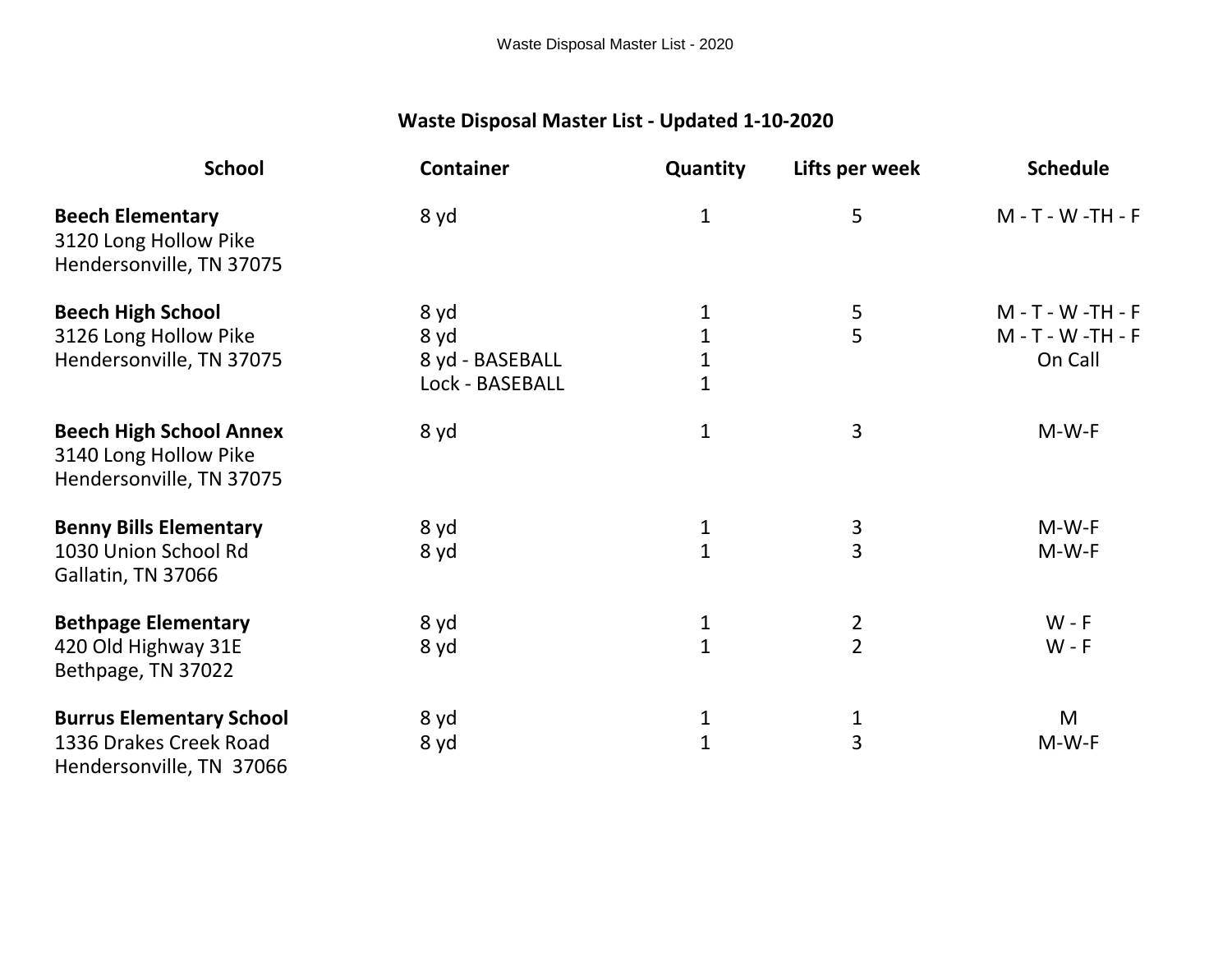| <b>School</b><br><b>Clyde Riggs Elementary</b><br>211 Fountain Head Road            | <b>Container</b><br>8 yd | Quantity<br>1  | Lifts per week<br>3 | <b>Schedule</b><br>$M - W - F$ |
|-------------------------------------------------------------------------------------|--------------------------|----------------|---------------------|--------------------------------|
| Portland, TN 37148                                                                  |                          |                |                     |                                |
| <b>Ellis Middle School</b>                                                          | 8 yd                     | $\mathbf{1}$   | 5                   | M - T - W - TH - F             |
| 100 Indian Lake Road<br>Hendersonville, TN 37075                                    | 8 yd                     | $\overline{1}$ | $\overline{2}$      | $M-TH$                         |
| <b>Gallatin High School</b>                                                         | 8 yd                     | 1              | $\overline{2}$      | $M-TH$                         |
| 700 Green Wave Drive                                                                | 8 yd                     | 1              | $\overline{2}$      | $M-TH$                         |
| Gallatin, TN 37066                                                                  | 8 yd                     | $\overline{2}$ | 5                   | M - T - W - TH - F             |
| <b>Gene W. Brown Elementary</b>                                                     | 8 yd                     | 1              | 3                   | $M - W - F$                    |
| 115 Gail Drive                                                                      | 8 yd                     | $\overline{1}$ | 3                   | $M - W - F$                    |
| Hendersonville, TN 37075                                                            |                          |                |                     |                                |
| <b>George Whitten Elementary</b><br>140 Scotch Street                               | 8 yd                     | $\mathbf 1$    | $\overline{4}$      | M-T-W-F                        |
| Hendersonville, TN 37075                                                            |                          |                |                     |                                |
| <b>Guild Elementary</b>                                                             | 8 yd                     | 1              |                     | $M - W - F$                    |
| 1018 South Water Avenue<br>Gallatin, TN 37066                                       | 8 yd                     | $\overline{1}$ | $\frac{3}{3}$       | $M - W - F$                    |
| H. B. Williams Elementary                                                           | 8 yd                     | $\mathbf{1}$   | 3                   | $M-W - F$                      |
| 115 South Palmers Chapel Rd<br>White House, TN 37188                                | 8 yd                     | $\mathbf{1}$   | $\mathbf{1}$        | M                              |
| <b>Hawkins Middle School</b><br>487-A Walton Ferry Road<br>Hendersonville, TN 37075 | 8 yd                     | $\mathbf{1}$   | 5                   | M - T - W - TH - F             |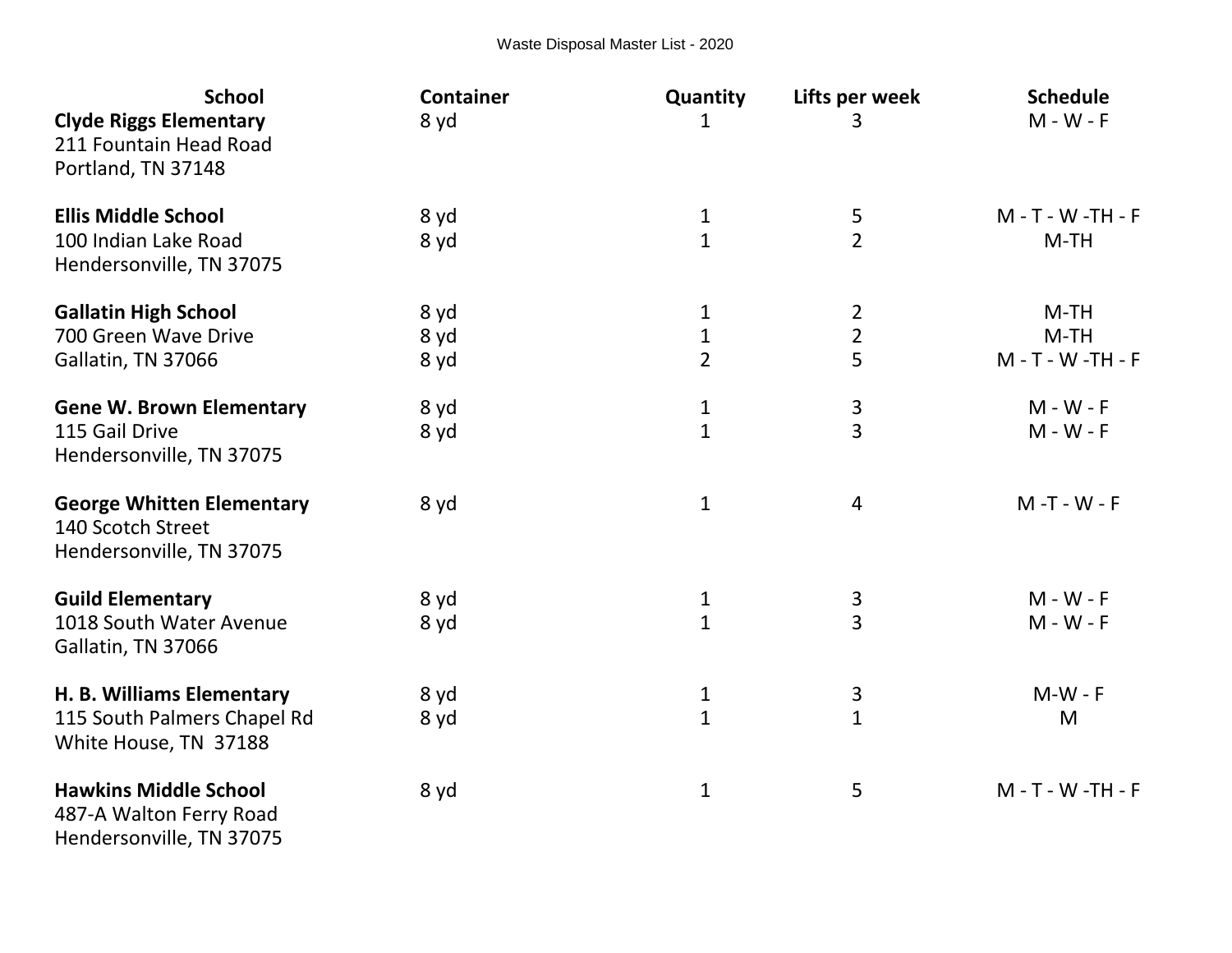| <b>School</b>                                                                    | <b>Container</b> | Quantity       | Lifts per week | <b>Schedule</b>    |
|----------------------------------------------------------------------------------|------------------|----------------|----------------|--------------------|
| <b>Hendersonville High School</b>                                                | 8 yd             | 1              | 5              | M - T - W -TH - F  |
| 123 Cherokee Road<br>Hendersonville, TN 37075                                    | 8 yd             | $\mathbf{1}$   | 5              | M - T - W -TH - F  |
| <b>Howard Elementary</b><br>805 Long Hollow Pike<br>Gallatin, TN 37066           | 8 yd             | $\mathbf{1}$   | 5              | M - T - W -TH - F  |
| <b>Indian Lake Elementary</b><br>505 Indian Lake Rd.<br>Hendersonville, TN 37075 | 8 yd             | $\mathbf{1}$   | 5              | M - T - W - TH - F |
| J. W. Wiseman                                                                    | 8 yd             | $\mathbf{1}$   | 3              | $M - W - F$        |
| 922 South Broadway<br>Portland, TN 37148                                         | 8 yd             | $\mathbf{1}$   | $\overline{3}$ | $M - W - F$        |
| <b>Jack Anderson Elementary</b>                                                  | 8 yd             | $\mathbf{1}$   |                | $M-W-F$            |
| 250 Shutes Lane<br>Hendersonville, TN. 37075                                     | 8 yd             | $\mathbf{1}$   | $\frac{3}{3}$  | $M-W-F$            |
| Knox Doss Middle @ Drakes Creek                                                  | 8 yd             | $\mathbf{1}$   | $\overline{2}$ | $M-W$              |
| 1338 Drakes Creek Road<br>Hendersonville, TN 37076                               | 8 yd             | $\mathbf{1}$   | $\overline{3}$ | $M-W-F$            |
| <b>Lakeside Park Elementary</b><br>204 Dolphus Drive<br>Hendersonville, TN 37075 | 8 yd             | $\mathbf{1}$   | 3              | $M - W - F$        |
| <b>Madison Creek Elementary</b>                                                  | 8 yd             | $\overline{2}$ | 3              | $M-W-F$            |
| 1040 Madison Creek Road<br>Goodlettsville, TN 37072                              | 8 yd             | $\mathbf{1}$   | $\overline{1}$ | M                  |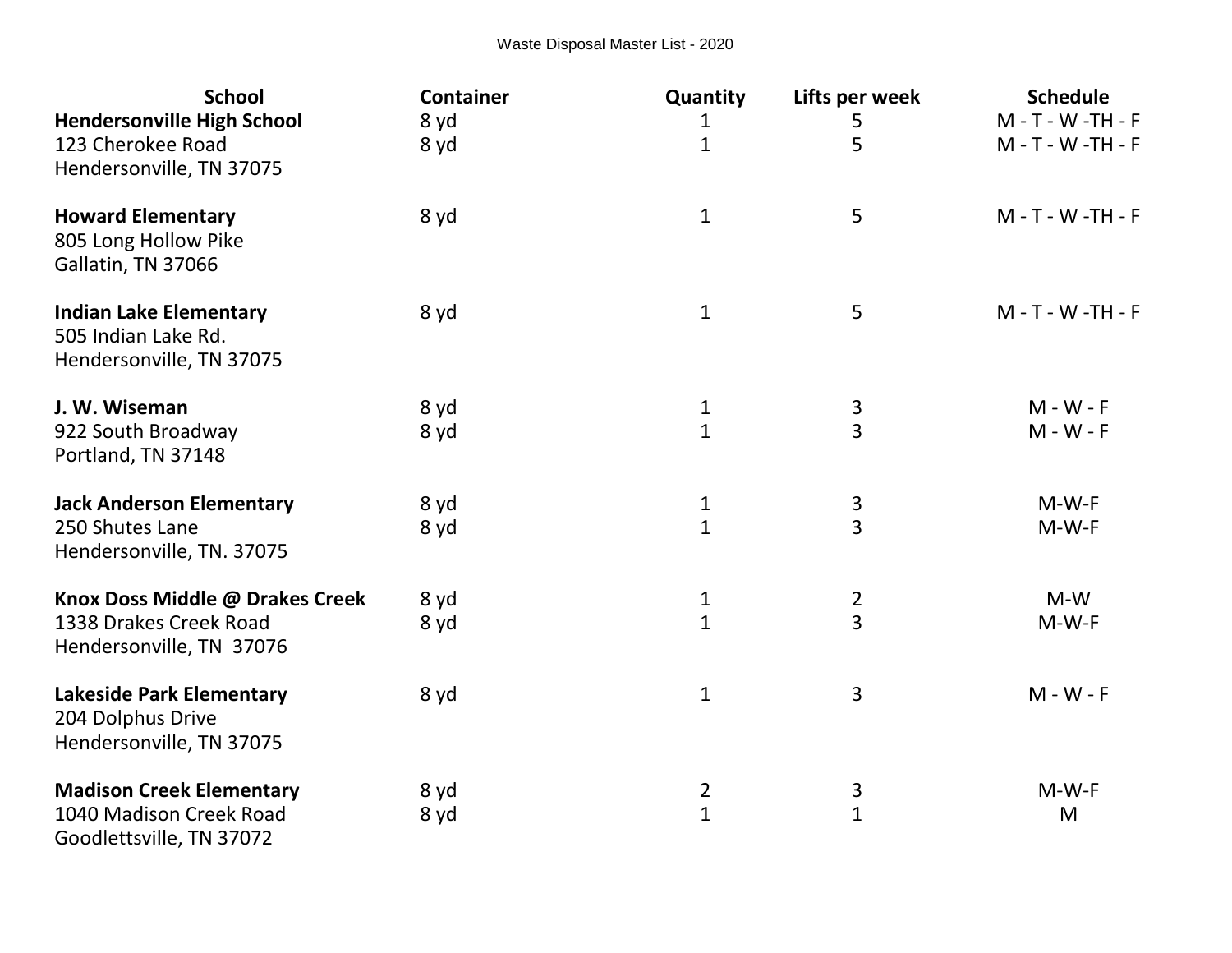| <b>School</b><br><b>Merrol Hyde Magnet School</b>                                     | <b>Container</b><br>8 yd | Quantity<br>1  | Lifts per week<br>3 | <b>Schedule</b><br>$M - W - F$ |
|---------------------------------------------------------------------------------------|--------------------------|----------------|---------------------|--------------------------------|
| 128 Township Drive<br>Hendersonville, TN 37075                                        | 8 yd                     | $\overline{1}$ | 3                   | $M - W - F$                    |
| <b>Millersville Elementary</b><br>1248 Louisville Highway<br>Goodlettsville, TN 37072 | 8 yd                     | $\mathbf{1}$   | 5                   | M - T - W -TH - F              |
| <b>Nannie Berry Elementary</b><br>138 Indian Lake Road<br>Hendersonville, TN 37075    | 8 yd                     | $\mathbf{1}$   | 5                   | M - T - W - TH - F             |
| <b>North Sumner Elementary</b>                                                        | 8 yd                     | $\mathbf{1}$   | $\overline{2}$      | $W - F$                        |
| 1485 North Sumner Road<br>Bethpage, TN 37022                                          | 8 yd                     | $\mathbf{1}$   | $\overline{2}$      | $W - F$                        |
| <b>Oakmont Elementary</b><br>3323 Highway 76<br>Cottontown, TN 37048                  | 8 yd                     | $\mathbf{1}$   | 3                   | $M - W - F$                    |
| <b>Portland Gateview Elementary</b>                                                   | 8 yd                     | 1              | 3                   | $M - W - F$                    |
| 1098 Gateview Drive<br>Portland, TN 37148                                             | 8 yd                     | $\mathbf{1}$   | $\overline{3}$      | $M - W - F$                    |
| <b>Portland High School</b>                                                           | Lock                     | 1              |                     |                                |
| 600 College Street                                                                    | 8 yd                     | $\mathbf{1}$   | 3                   | $M - W - F$                    |
| Portland, TN 37148                                                                    | Lock                     | 1              |                     |                                |
|                                                                                       | 8 yd                     | 1              | 3                   | $M - W - F$                    |
|                                                                                       | 8 yd - - SPORTS          | $\mathbf 1$    |                     | On Call                        |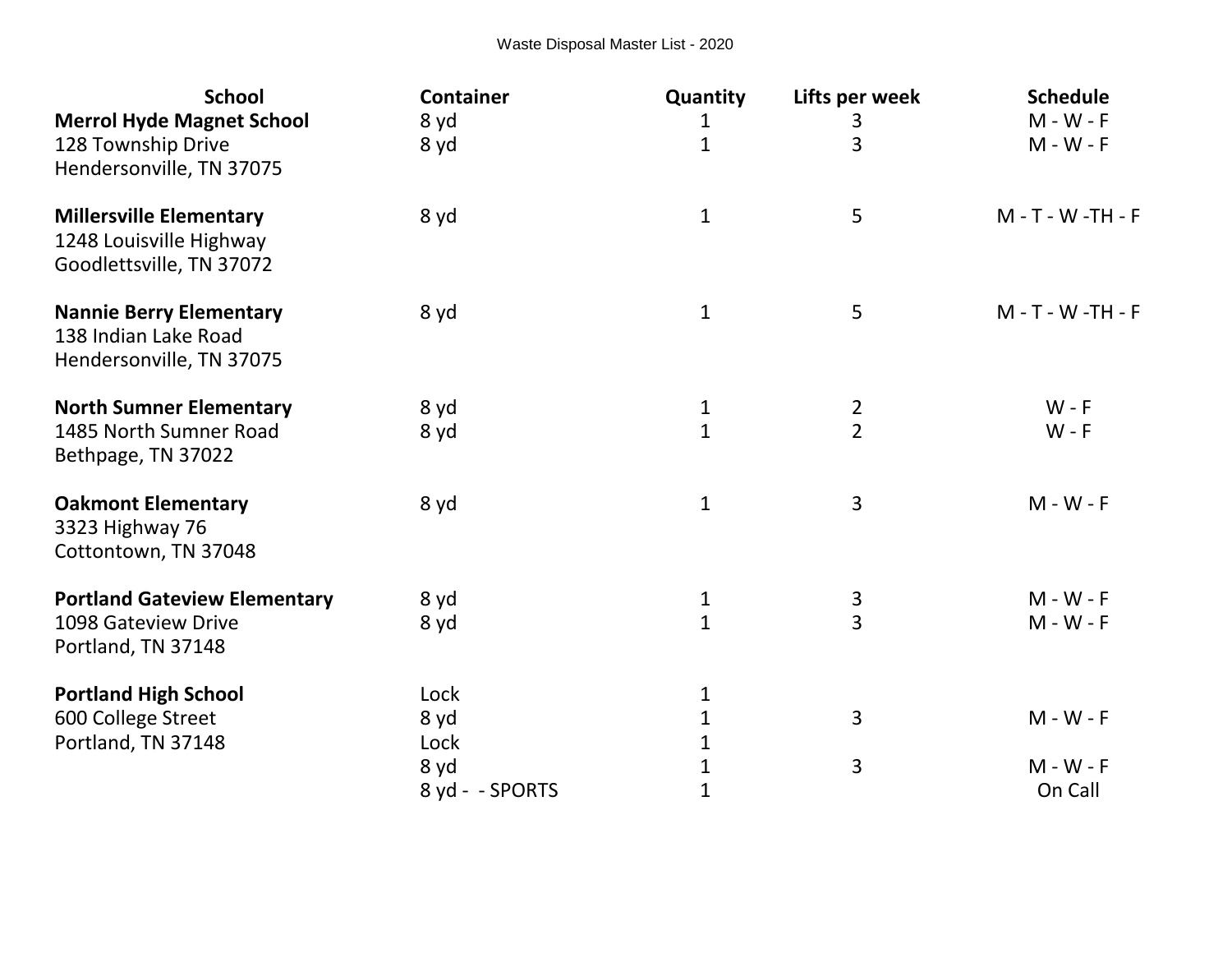| <b>School</b>                                                            | <b>Container</b> | Quantity       | Lifts per week | <b>Schedule</b>      |
|--------------------------------------------------------------------------|------------------|----------------|----------------|----------------------|
| <b>Portland East Middle School</b>                                       | 8 yd             | 1              | 3              | $M - W - F$          |
| 604 South Broadway<br>Portland, TN 37148                                 | 8 yd             | $\mathbf{1}$   | 3              | $M - W - F$          |
| <b>Portland West Middle School</b>                                       | 8 yd             | $\mathbf{1}$   | $\frac{3}{3}$  | $M - W - F$          |
| 110 Nolan Private Drive<br>Portland, TN 37148                            | 8 yd             | $\mathbf{1}$   |                | $M - W - F$          |
| R. T. Fisher Alernative<br>455 North Boyers Street<br>Gallatin, TN 37066 | 8 yd             | 1              | $\overline{2}$ | $M - TH$             |
| <b>Rucker Stewart Middle School</b>                                      | 8 yd             | 1              | 5              | $M - T - W - TH - F$ |
| 350 Hancock Street<br>Gallatin, TN 37066                                 | 8 yd             | $\mathbf{1}$   | 5              | $M - T - W - TH - F$ |
| <b>Shafer Middle School</b>                                              | 8 yd             | 1              |                | $M-TH$               |
| 240 Albert Drive<br>Gallatin, TN 37066                                   | 8 yd             | $\overline{1}$ | $\frac{2}{3}$  | $M-W-F$              |
| <b>Station Camp Elementary</b>                                           | 8 yd             | $\mathbf{1}$   | $\overline{3}$ | $M-W-F$              |
| 1020 Bison Trail<br>Gallatin, TN 37066                                   | 8 yd             | $\mathbf{1}$   | 5              | $M - T - W - TH - F$ |
| <b>Station Camp High Facility Lot</b>                                    | 8 yd             | 1              | 3              | $M-W-F$              |
| 1040 Bison Trail<br>Gallatin, TN 37066                                   | 8 yd             | $\mathbf{1}$   | $\overline{3}$ | $M-W-F$              |
| <b>Station Camp High Cafeteria</b>                                       | 8 yd             | $\overline{2}$ | 5              | M - T - W -TH - F    |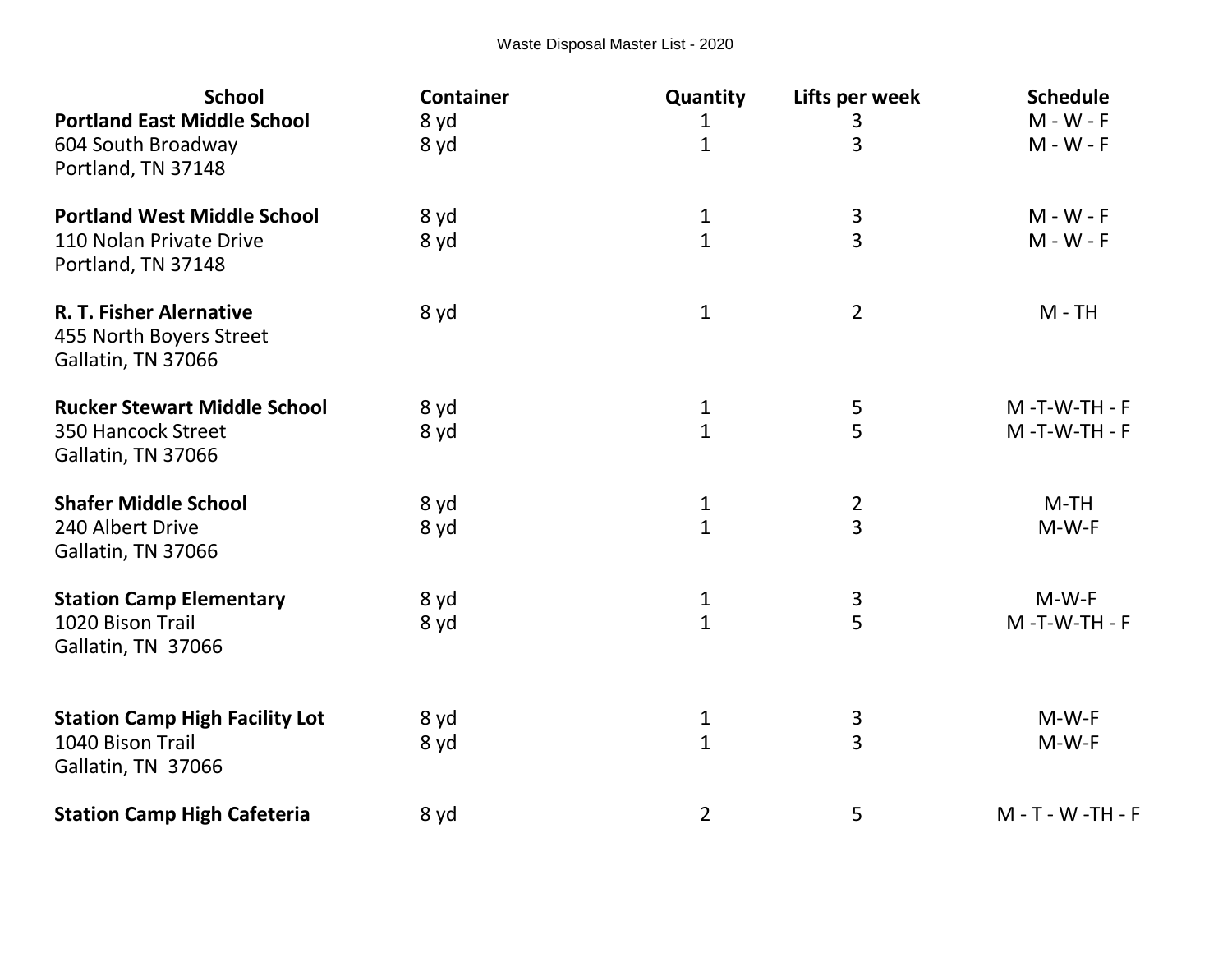| <b>School</b><br><b>Station Camp High Sports</b>                                    | <b>Container</b><br>Lock                         | Quantity<br>1     | Lifts per week | <b>Schedule</b>            |
|-------------------------------------------------------------------------------------|--------------------------------------------------|-------------------|----------------|----------------------------|
|                                                                                     | 8 yd - - BASEBALL                                | 1                 |                | On Call                    |
|                                                                                     | 8 yd - - FOOTBALL                                |                   | $\Omega$       | M                          |
|                                                                                     | Football dumpster scheduled weekly during season |                   |                |                            |
| <b>Station Camp Middle</b>                                                          | 8 yd                                             | 1                 | $\overline{2}$ | $M-W$                      |
| 281 Big Station Camp Blvd.                                                          | 8 yd                                             | $\mathbf{1}$      | 3              | $M-W-F$                    |
| Gallatin, TN 37066                                                                  | 4 yd                                             | $\mathbf{1}$      | 1              | M                          |
| <b>T.W. Hunter Middle</b>                                                           | 8 yd                                             | 1                 | $\overline{2}$ | $M-W$                      |
| 2101 New Hope Road<br>Hendersonville, TN 37075                                      | 8 yd                                             | $\mathbf{1}$      | $\overline{3}$ | $M-W-F$                    |
| <b>Union STEM Elementary</b><br>516 Carson Street<br>Gallatin, TN 37066             | 8 yd                                             | $\mathbf{1}$      | 5              | $M - T - W - TH - F$       |
| <b>Vena Stuart Elementary</b><br>780 Hart Street<br>Gallatin, Tennessee 37066       | 8 yd                                             | $\mathbf{1}$      | 5              | M-T-W-TH-F                 |
| <b>Walton Ferry Elementary</b><br>732 Walton Ferry Road<br>Hendersonville, TN 37075 | 8 yd                                             | $\mathbf{1}$      | 5              | M-T-W-TH-F                 |
| <b>Watt Hardison Elementary</b><br>300 Gibson Street<br>Portland, TN 37148          | 8 yd<br>8 yd                                     | 1<br>$\mathbf{1}$ | 3<br>3         | $M - W - F$<br>$M - W - F$ |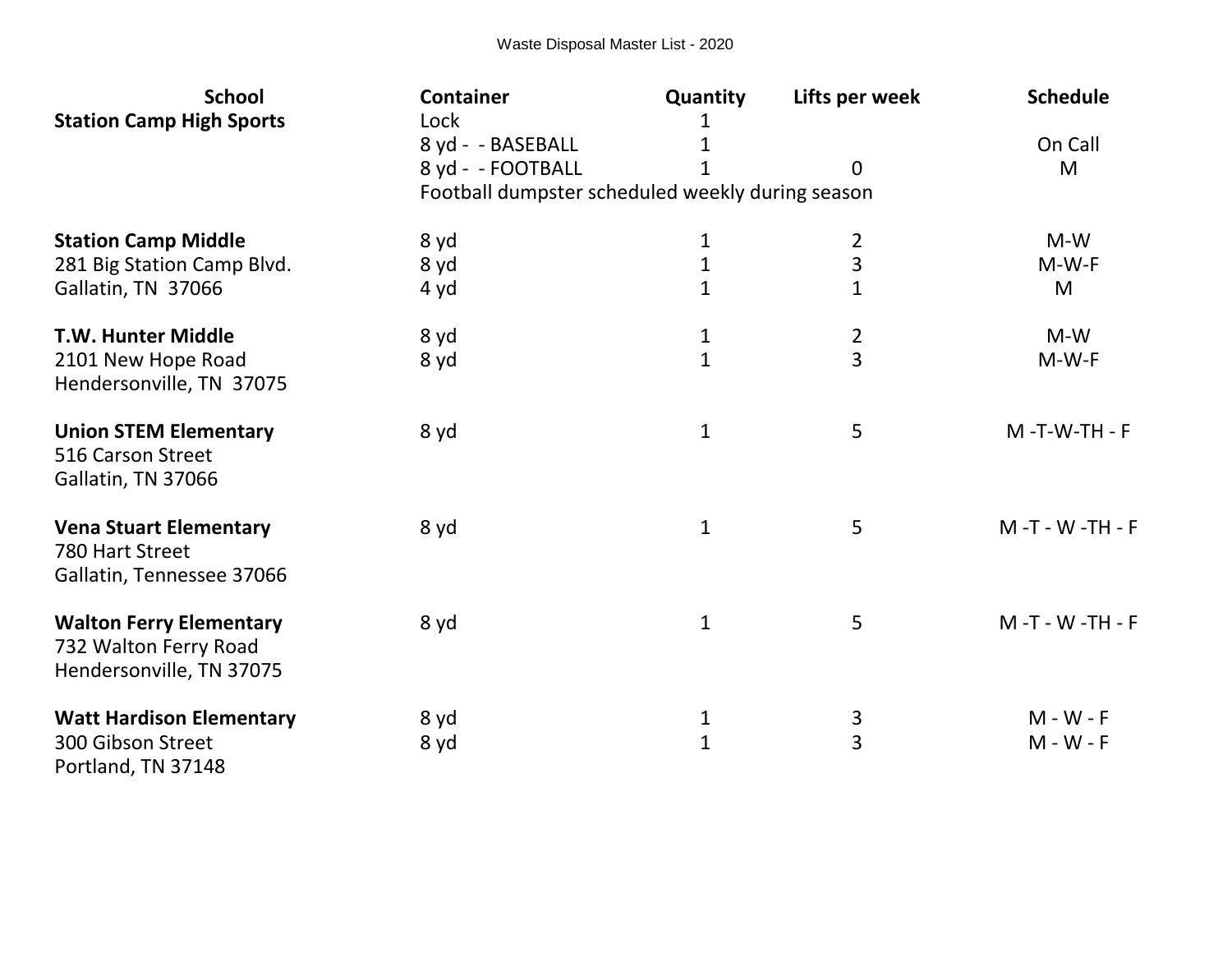| <b>School</b>                   | <b>Container</b> | Quantity       | Lifts per week | <b>Schedule</b> |
|---------------------------------|------------------|----------------|----------------|-----------------|
| <b>Westmoreland Elementary</b>  | 8 yd             | $\mathbf{1}$   | $\overline{2}$ | $T - TH$        |
| 4178 Hawkins Drive              | 8 yd             | $\mathbf{1}$   | $\overline{2}$ | $T - TH$        |
| Westmoreland, TN 37186          |                  |                |                |                 |
| <b>Westmoreland Middle</b>      | 8 yd             | $\mathbf{1}$   | $\mathbf{3}$   | T-W-F           |
| 4128 Hawkins Drive              | 8 yd             | $\overline{2}$ | 3              | T-W-F           |
| Westmoreland, TN 37186          |                  |                |                |                 |
| <b>Westmoreland High School</b> | 8 yd             | $\mathbf{1}$   | $\overline{2}$ | $T - TH$        |
| 4300 Hawkins Drive              | 8 yd             | $\mathbf{1}$   | $\overline{2}$ | $T - TH$        |
| Westmoreland, Tn 37186          |                  |                |                |                 |
| <b>White House Middle</b>       | 8 yd             | $\mathbf{1}$   |                | $M - W - F$     |
| 2020 Highway 31 W               | 8 yd             | $\mathbf{1}$   | $\frac{3}{3}$  | $M - W - F$     |
| White House, TN 37188           |                  |                |                |                 |
| <b>White House High School</b>  | 8 yd             | 1              | $\overline{2}$ | $W - F$         |
| 508 Tyree Springs Rd            | 8 yd             | $\overline{3}$ | $\overline{2}$ | $W - F$         |
| White House, TN 37188           |                  |                |                |                 |
| <b>White House High Annex</b>   | 8 yd             | $\mathbf{1}$   | $\overline{2}$ | $W - F$         |
| 111 Meadow Rd                   | 8 yd             | $\mathbf{1}$   | $\overline{2}$ | $W - F$         |
| White House, TN 37188           |                  |                |                |                 |
| <b>Adult Education Building</b> | 8 yd             | $\mathbf 1$    | $\mathbf 1$    | Τ               |
| 685 E. Main Street              |                  |                |                |                 |
| Gallatin, TN 37066              |                  |                |                |                 |
| <b>Central Office</b>           | 8 yd             | $\mathbf{1}$   | $\mathbf{3}$   | $M-W-F$         |
| 695 East Main Street            | 8 yd             | $\mathbf{1}$   | $\overline{1}$ | M               |
| Gallatin, TN 37066              |                  |                |                |                 |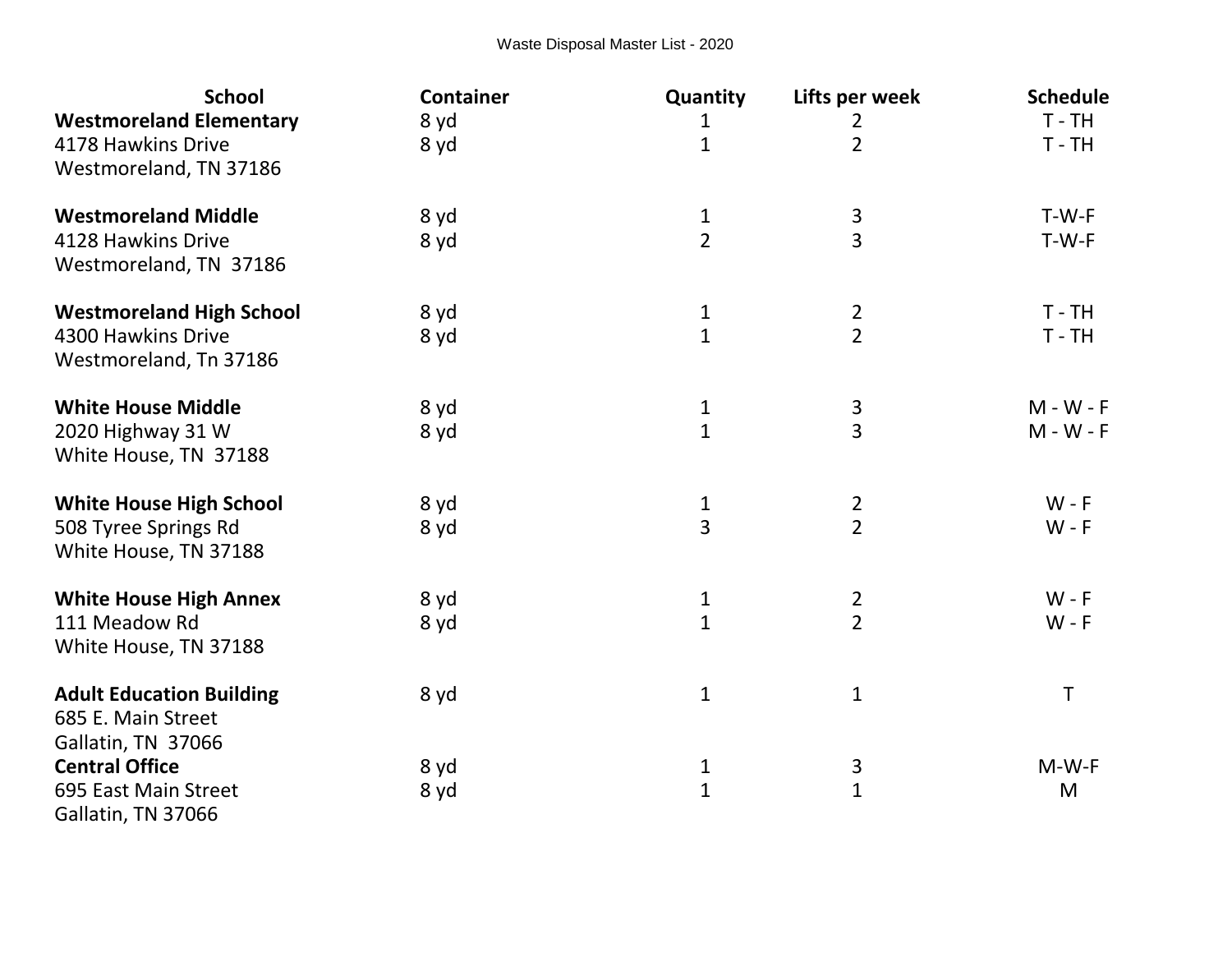| <b>School</b><br><b>Support Service Building</b><br>1500 Airport Road<br>Gallatin, TN 37066 | <b>Container</b><br>8 yd<br>4 yd<br>40 yd - Construction | Quantity<br>1 | Lifts per week<br>Monthly<br>bi-weekly | <b>Schedule</b><br>W<br>W |
|---------------------------------------------------------------------------------------------|----------------------------------------------------------|---------------|----------------------------------------|---------------------------|
| <b>Teacher Center</b><br>675 E. Main Street<br>Gallatin, TN 37066                           | 8 yd                                                     | 1             | 1                                      | W                         |
| <b>Old Westmoreland Elementary</b><br>4178 Hawkins Drive<br>Westmoreland, TN 37186          | 8 yd                                                     | 1             | 0.50<br>bi-weekly                      | W<br><b>Monthly Total</b> |

## **SEASONAL SPORTS DUMPSTERS - Deliver prior to season and pick up after all home games.**

| <b>James W. Hawkins Building</b><br>(Gallatin Football Stadium)<br>580 Hawksins Drive<br>Gallatin, TN 37066 | 8 yd<br><b>FOOTBALL</b> |                |             | M |
|-------------------------------------------------------------------------------------------------------------|-------------------------|----------------|-------------|---|
| <b>Beech High School Annex</b><br>3140 Long Hollow Pike<br>Hendersonville, TN 37075                         | 8 yd<br><b>FOOTBALL</b> |                | 1           | M |
| <b>Hendersonville High School</b><br>123 Cherokee Road<br>Hendersonville, TN 37075                          | 8 yd<br><b>FOOTBALL</b> | $\overline{2}$ | $\mathbf 1$ | M |